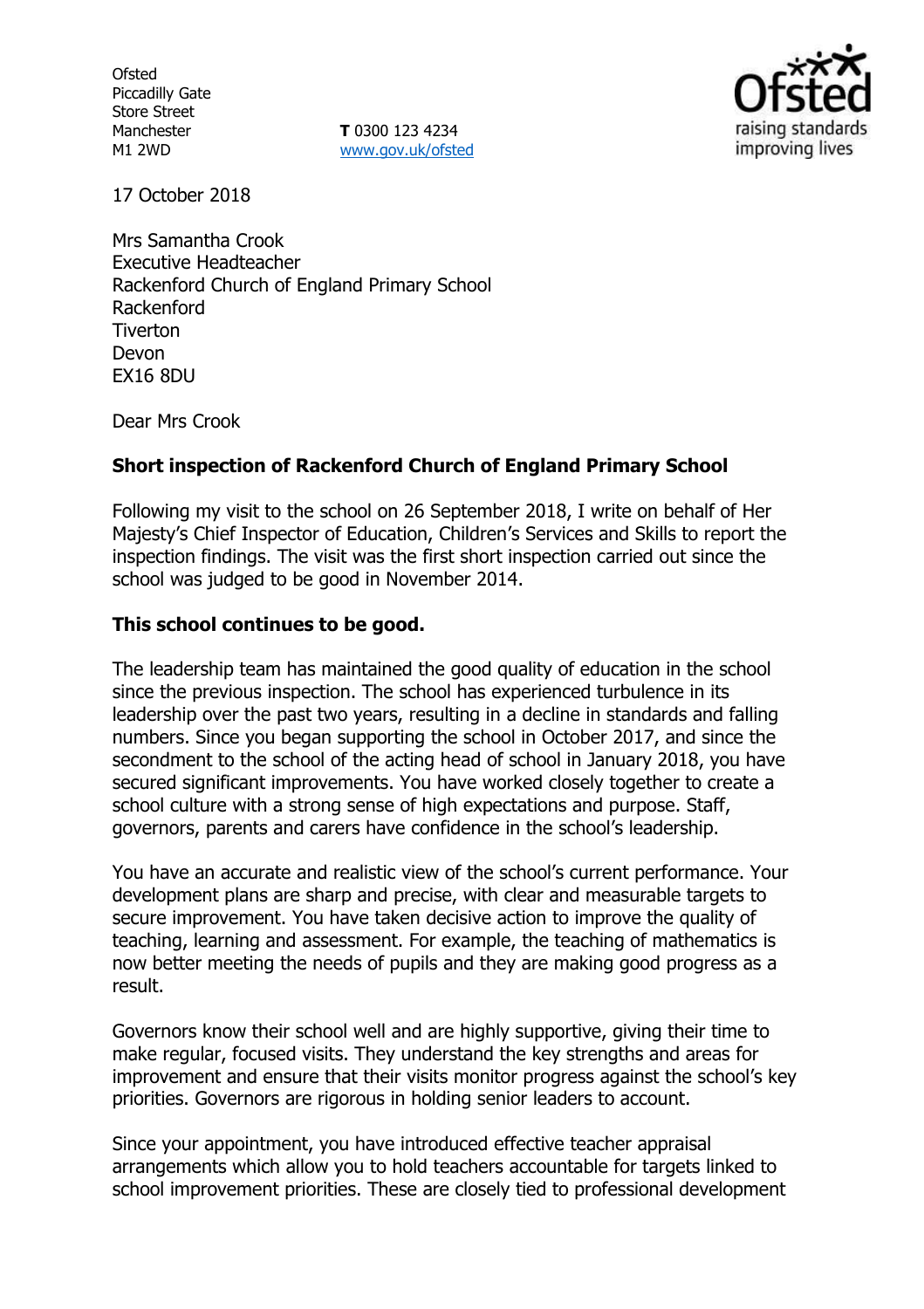

activities and support teachers to improve their practice. Target setting and pupil progress meetings have helped to raise expectations about what pupils are capable of achieving. Assessment information is used effectively to track individual pupils' progress and help teachers to know when pupils' progress needs to be improved. However, teachers are not yet using this information to develop pupils' reading skills of inference, deduction and comprehension effectively.

Parents are extremely supportive of the school; 95% of parents who responded to the online questionnaire, Parent View, would recommend the school, along with all of those who spoke to me during the inspection. They value the care, guidance and support that their children receive. One parent whose child recently joined the school stated that their child had 'been transformed' into one who loved school. They believed that this is due to the adults in school helping their child to feel special.

# **Safeguarding is effective.**

You, the governors and the federation have created a very strong culture for safeguarding. Records and systems for keeping pupils safe are rigorous, including the employment checks on the suitability of adults to work in school. You ensure that all adults, including governors, receive regular, up-to-date training on safeguarding, including issues pertaining to the local area, such as county lines and child sexual exploitation. All staff know what to do if they have a concern about a child. Your records show that concerns are referred promptly and fully and that you take appropriate follow-up actions to ensure that all pupils are safe.

Pupils say that they feel safe. The 'trusting hands' approach means that all pupils can identify five adults that they trust to be able to talk to should they have problems. Pupils know about different situations which might be dangerous and they know what to do to stay safe, for example online or during a fire.

## **Inspection findings**

- My first key line of enquiry focused on the culture of safeguarding, including pupils' attendance, at the school. This is a highly inclusive school and parents recognise the lengths you go to in order to provide a welcoming and inclusive environment for all pupils, regardless of any additional special educational needs (SEN) and/or disabilities. You have been relentless in your drive to reduce the level of absence for some pupils, with some notable success. You work with other agencies to help parents and pupils understand the importance of good school attendance. However, the attendance of some disadvantaged pupils and pupils who have SEN and/or disabilities remains too low.
- Governors attend workshops to develop their knowledge of safeguarding issues. These include radicalisation, child sexual exploitation and peer-onpeer abuse. Senior leaders and governors have had safer recruitment training to ensure the suitability of all employees at the school. Weekly staff briefings include safeguarding scenarios and help to keep staff members' knowledge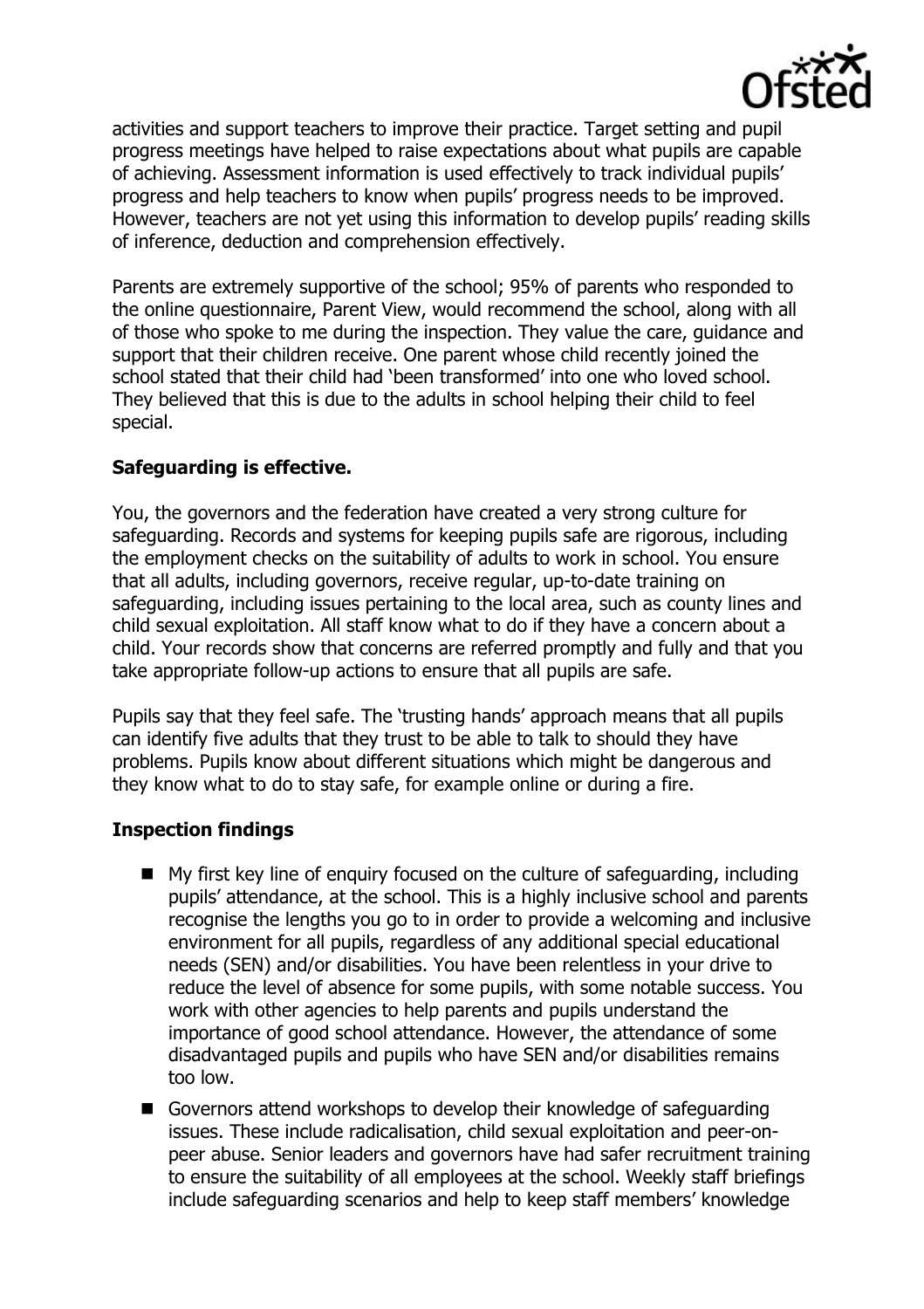

and understanding current. There is an 'it could happen here' culture of vigilance.

- $\blacksquare$  My second key line of enquiry evaluated how well the teaching of reading was building on pupils' early phonics and decoding skills. Leaders identified that some groups and individuals did not make the progress of which they were capable during the last year. There has been effective work in ensuring that there are now a range of high-quality reading materials for children to enjoy in school, including tractor magazines, which were requested by some of the boys. The new curriculum links high-quality texts to other areas of learning, which is engaging pupils in reading.
- **Pupils are enthusiastic about reading and an increased proportion are** practising their skills at home in response to the weekly 'reading raffle' where they can win a prize for reading regularly at home. Pupils' ability to read aloud with fluency is in line with expected standards for their age. However, they do not have the skills of inference, deduction and comprehension in place to allow them to confidently interrogate and draw meaning from a text.
- My third line of enquiry focused on how well the teaching of writing builds on pupils' early phonics skills. The established non-negotiables around spelling, handwriting and punctuation practice are effective. You have taken action to ensure that teachers are teaching spelling rules and techniques effectively and that pupils are applying these, along with punctuation and grammar, in their writing in all subjects. This remains a focus for leaders. Recent professional development for teachers has ensured that the school's focus has resulted in pupils' improved handwriting and presentation.
- $\blacksquare$  My final key line of enquiry was to evaluate the teaching of mathematics, particularly at key stage 2. Teachers use their good subject knowledge to move pupils' learning on quickly. The use of leaders' non-negotiables about the practice of multiplication tables and number facts means that pupils are building fluency in their mathematical knowledge. Pupils are given opportunities to use their reasoning skills in a range of contexts and are completing work at the expected standards for their age.

## **Next steps for the school**

Leaders and those responsible for governance should ensure that:

- **P** pupils develop the necessary inference, deduction and comprehension skills that they need when reading
- teachers continue to ensure that pupils use accurate spelling, grammar and punctuation in their writing.

I am copying this letter to the co-chairs of the governing body, the director of education for the Diocese of Exeter, the regional schools commissioner and the director of children's services for Devon. This letter will be published on the Ofsted website.